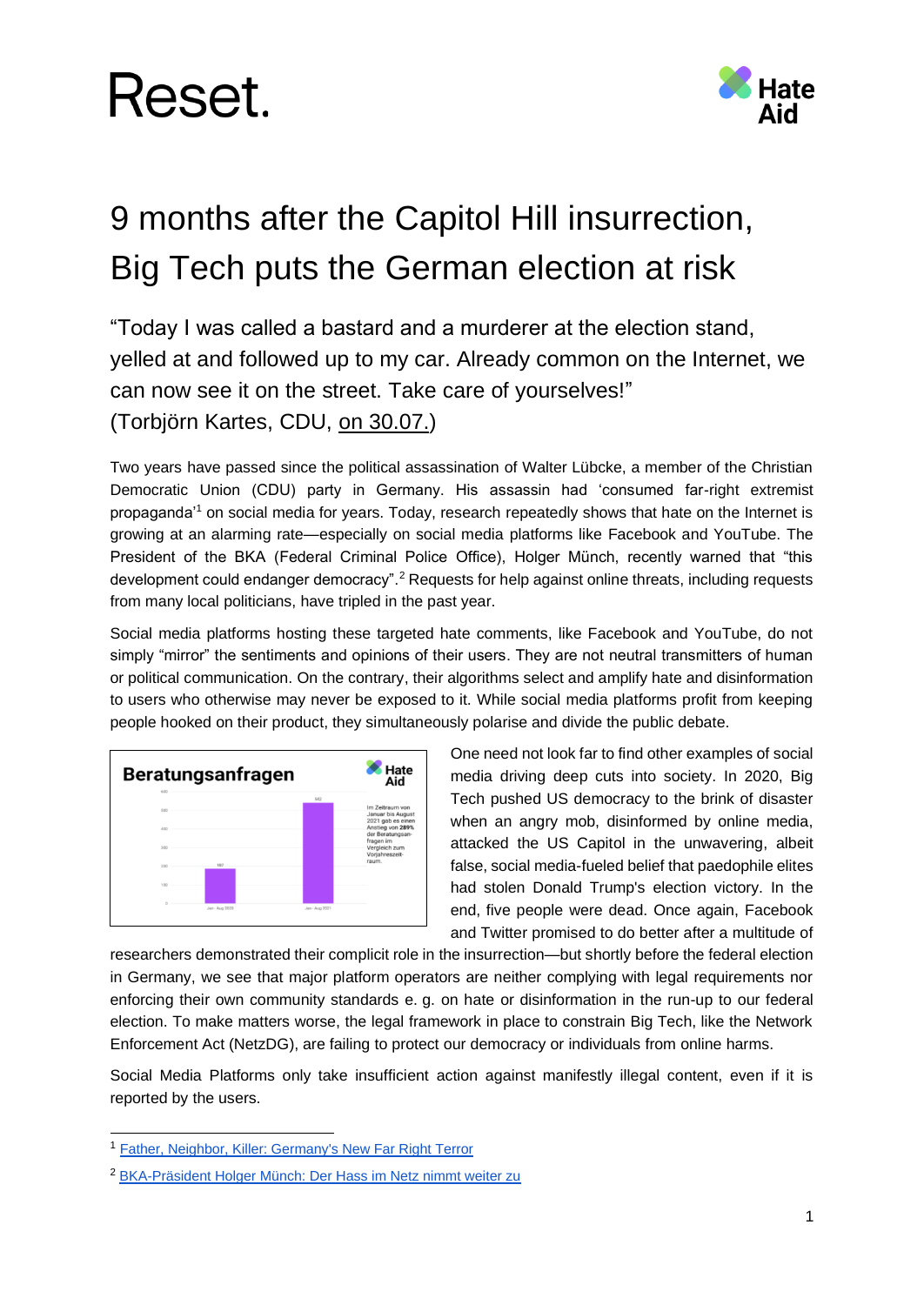

#### Insufficient protection against criminal content

A recent nation-wide survey amongst eligible voters shows that three out of four Germans expect platform operators to do more against hateful content on social networks.<sup>3</sup> Meanwhile, Facebook does

not even comply with the existing legal requirements of the NetzDG. We reported 100 manifestly illegal comments from public Facebook pages and groups of the AfD, a right wing party in the German parliament, according to the NetzDG. In 33 cases, Facebook saw no violation and comments remained on the platform. Especially in the case of highranking politicians, we found that comments were only deleted in a few cases, even if they contained massive insults.<sup>4</sup> This included the following comments:

Horst du hurensohn ich fick deine mutter. Es lebe die fette muschie von deiner nazi junkie mutter! Like - Reply - 5y Ich kotz auf dich du grüne fotze . ...

Like - Reply - 12w

However, Facebook deleted almost all of the remaining 67 comments with reference to its own community standards, and not according to the law. This way Facebook evades the legal obligations according to the NetzDG, such as to provide a statement of reasons or include the decision in their transparency report. Instead Facebook made them disappear.

In any case, Facebook only took action against the illegal content upon notification by us. On average, the 100 manifestly illegal comments had been on the platform for **409 days** at that point. Even if Facebook conscientiously complied with the requirements of the NetzDG, the law would hardly offer any protection against criminal content. Due to European law, Facebook is not liable for content uploaded by users unless the "actual knowledge" of the item. This shows impressively that Facebook is not willing to protect users from manifestly illegal content beyond the minimum legal requirements, even if serious crimes are committed on the platform. For example, the following content was accessible public Facebook groups for five years:



<sup>&</sup>lt;sup>3</sup> [Social Media in Germany: Effects on the Culture of Debate, Disinformation, and Hate](https://www.reset.tech/resources/social-media-in-germany-effects-on-the-culture-of-debate-disinformation-and-hate/)

<sup>4</sup> Statements against high-ranking politicians are not automatically covered by the freedom of expression in the "political battle of opinions", so that an insult can also be present here. This was also clarified by the Federal Constitutional Court in May 2020 (decisions of 19 May 2020 - 1 BvR 2459/19, 1 BvR 2397/19, 1 BvR 1094/19 and 1 BvR 362/18).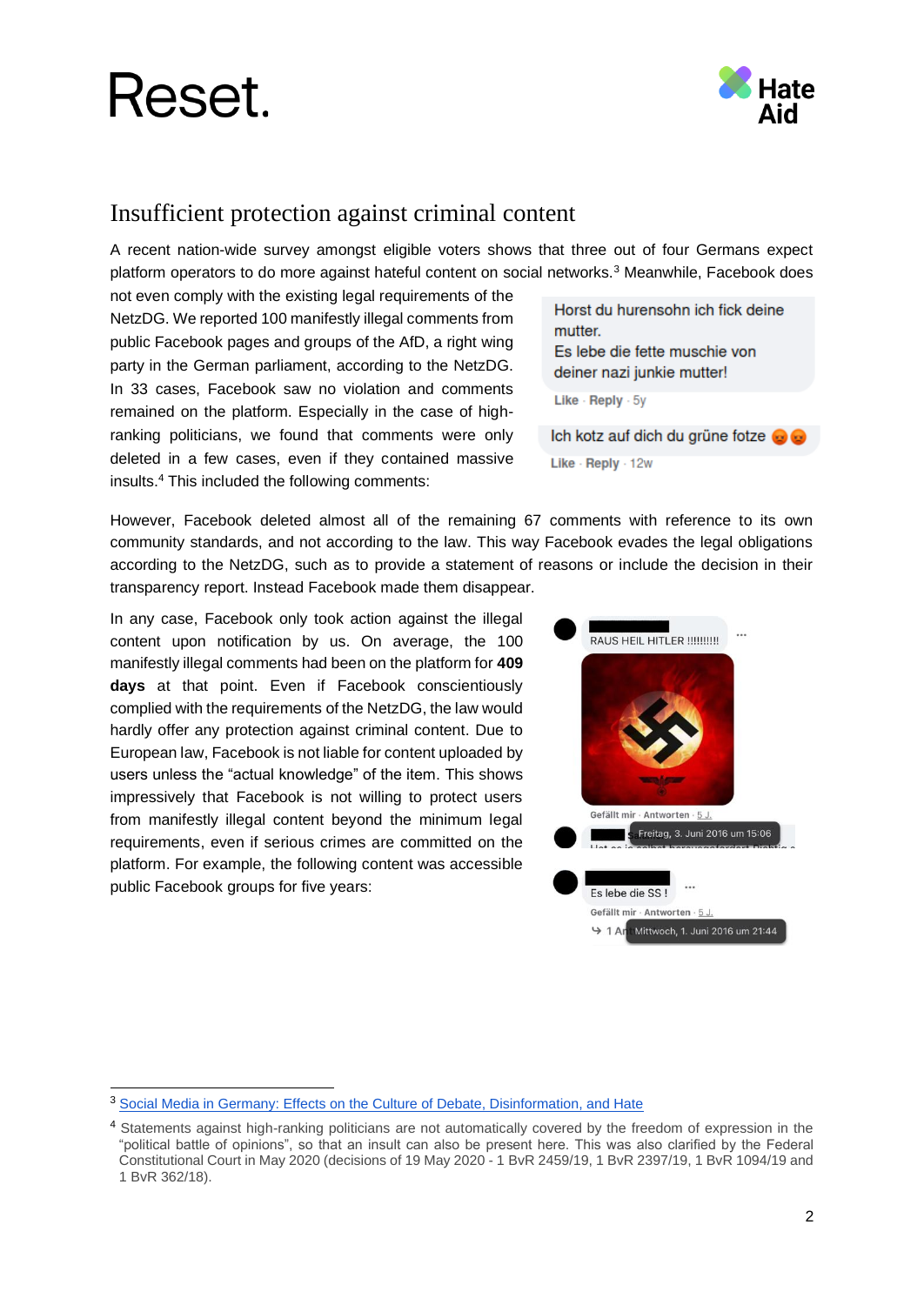



#### Hate comments on public AfD pages







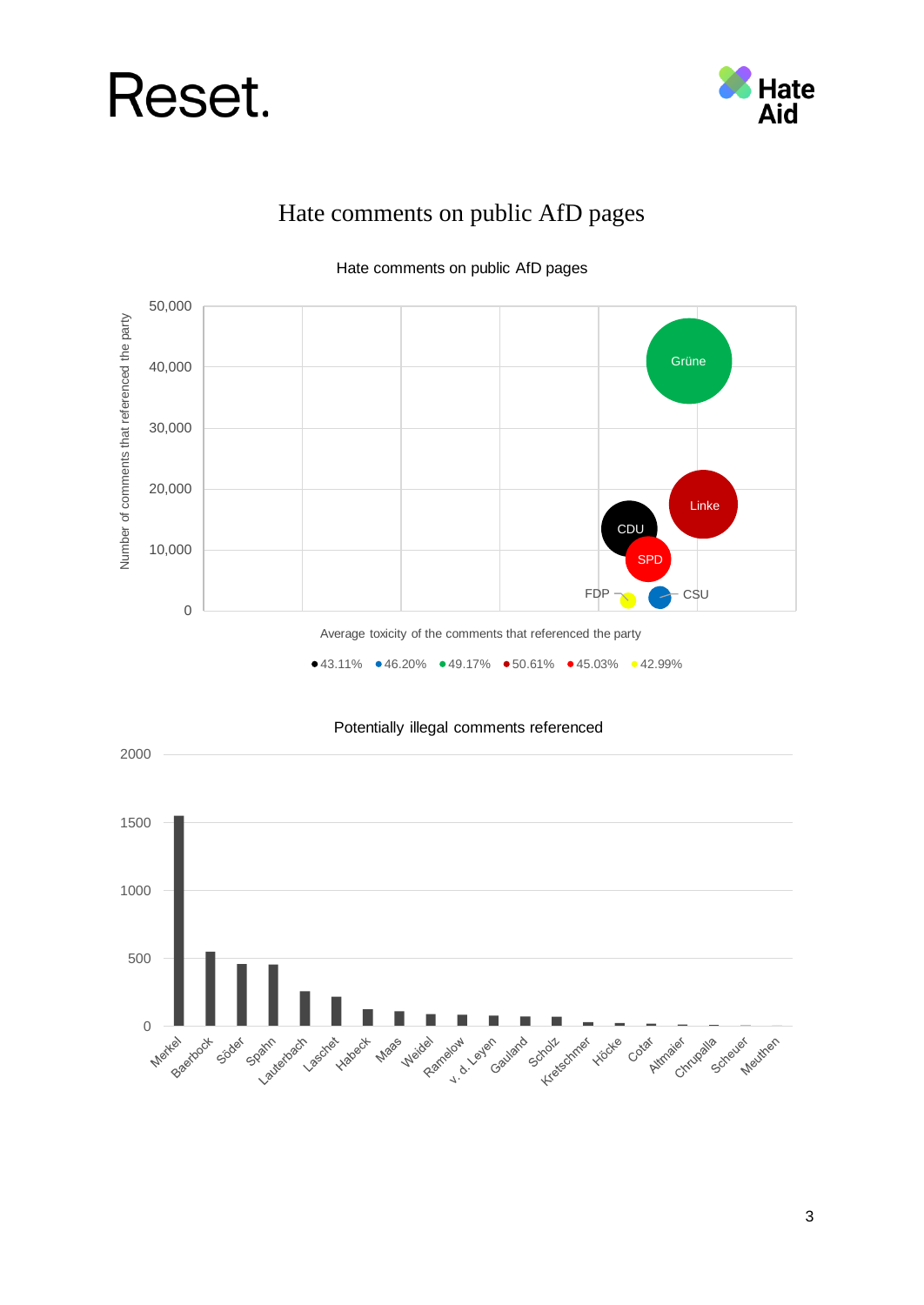



#### Insufficient enforcement of community standards

"We don't allow hate speech on Facebook. It creates an environment of intimidation and exclusion, and in some cases may promote offline violence." (Facebook Community Standards)<sup>5</sup>

Comments that we reported for violations of Facebook's hate speech policy, were deleted by the platform only in 50 percent of the cases—if the company reacted at all.

A sample of reported content available on the platform up to this point:

Warum läßt der Weißwurscht Diktator das PACK nicht gleich erschießen und dazu den Böhmermann sein Hetzlied "mein OPA glaubt es gibt gar kein Corona" trällern??? Oh wie ich diesem merkelphilen Triebtäter die Seuche an den Arsch wünsche.

Wer weiß, zu Weihnachten werden doch oft Wünsche war.

Gefällt mir · Antworten · 32 Wo

Eckhardt gehört in den Gullag Like · Reply · 2 y  $O<sub>2</sub>$ 

The AfD in particular is benefitting from the negligent enforcement of the community guidelines. While Facebook claims that they learned their lessons from the US elections, they allow the AfD to gain an

enormous reach with content that promotes conspiracy theories, disinformation, denial of the covid 19 pandemic or manipulation of elections although this content clearly violates their community standards. Because Facebook's recommender systems are built to maximise attention, the spread of disinformation and inflammatory content is automated for profit. That is why AfD pages achieve on average five times as many interactions as the pages of the Christian Democrats (CDU), Greens or Social Democrats (SPD), according to research from the NGO *Hope not Hate*. In the example attached, a post by an AfD candidate which denies the covid-19 pandemic and spreads conspiracy narratives of the militant *QAnon* cult gained viral reach. With automated recommendations of political groups, pages and posts, Facebook not only increases the reach of harmful content, but also creates an environment where political parties are no longer treated equally.



Diese Grüne Fotze Katrin Göring

On the Facebook pages of the AfD, there are many indications of potential "Coordinated Inauthentic Behaviour", a practice where desinformation about political actors is spread to intentionally mislead users and that violates Facebook's policies. For example, 250,000 of the 1 million comments from our research sample were attributed to only 1 per cent of the user accounts. In addition, presumably authentic user profiles spread hundreds of misquotations from Green politicians<sup>6</sup>, thus violating

<sup>5</sup> [https://www.facebook.com/communitystandards/objectionable\\_content](https://www.facebook.com/communitystandards/objectionable_content)

<sup>6</sup> <https://twitter.com/benheubl/status/1422922869840007171>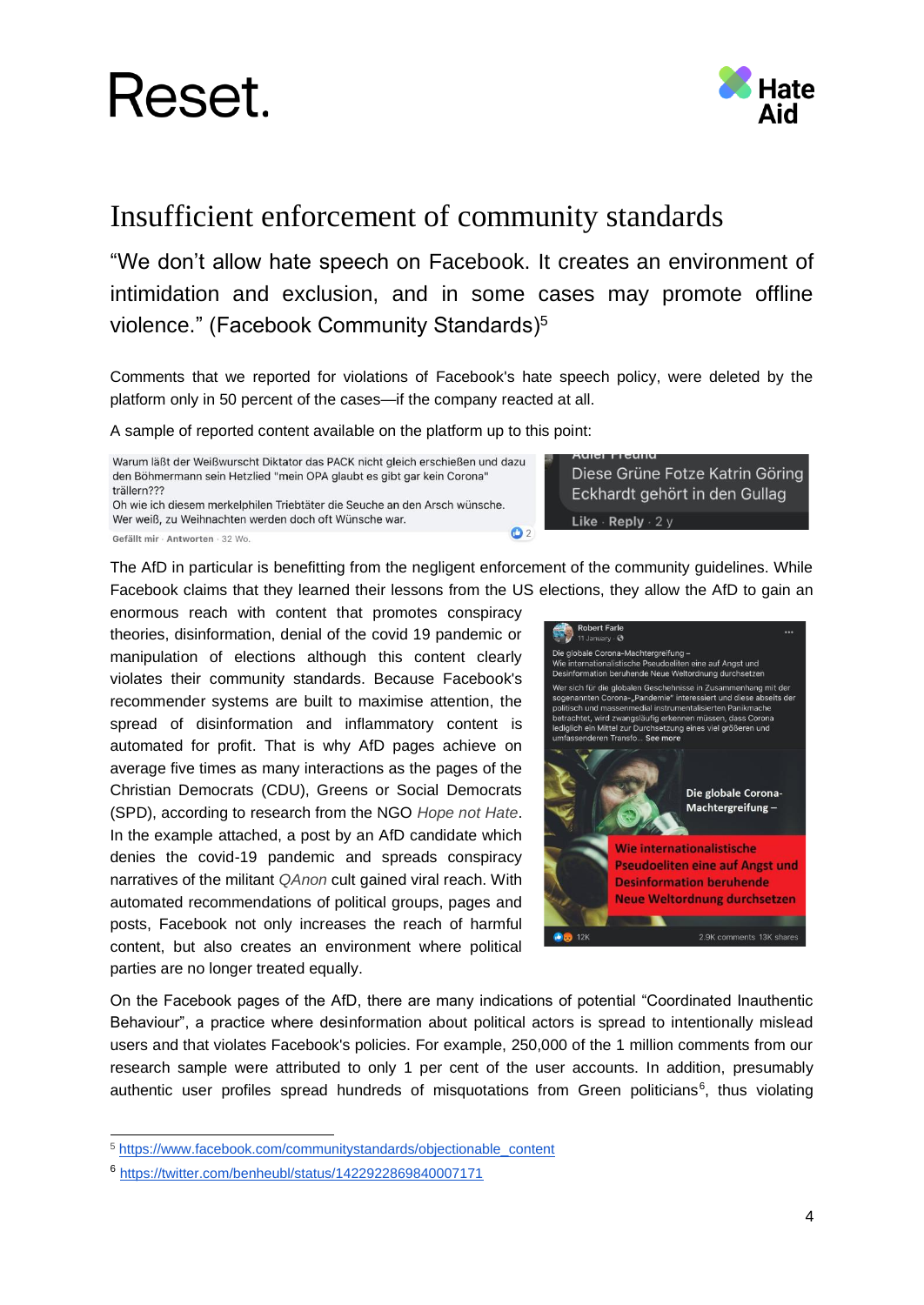

Facebook's community standards. Already during the state elections in Saxony-Anhalt, disinformation about a supposed "election fraud" went viral, multiplied thousands of times by the automated recommender systems of Facebook and Twitter. (This happened despite claims that they will not tolerate disinformation about the course and results of elections).<sup>7</sup>

The fact that Facebook does not even assume responsibility for the content of paid advertisements was proven by another investigation: Facebook recently authorised advertisements for conversion therapies, which were specifically displayed to LGBTIQ youth.<sup>8</sup> Facebook, contrary to its own guidelines, also allowed accounts associated with the AfD to place inflammatory and defamatory ads about the Bundestag candidate Tareq Alaows, who eventually withdrew his candidacy.<sup>9</sup> In June, Facebook also placed racist and defamatory ads of the far right party NPD, which clearly violated Facebook's own guidelines.<sup>10</sup> Meanwhile, Facebook is harassing and censoring researchers conducting studies on online political advertising in the run-up to the federal elections. 11



<sup>7</sup> [Desinformationskampagnen gegen die Wahl: Befunde aus Sachsen-Anhalt -](https://www.isdglobal.org/isd-publications/desinformationskampagnen-gegen-die-wahl-befunde-aus-sachsen-anhalt/) ISD

<sup>&</sup>lt;sup>8</sup> The ads were deleted before they would have actually gone "live". Facebook lässt problematische Werbeanzeigen [für Minderjährige zu](https://www.welt.de/politik/deutschland/article231447857/Facebook-laesst-problematische-Werbeanzeigen-fuer-Minderjaehrige-zu.html)

<sup>9</sup> <https://www.facebook.com/ads/library/?id=327525171956480>

<sup>10</sup> [Facebook Community Standards](https://www.facebook.com/communitystandards/hate_speech)

<sup>11</sup> [Wegen Facebook-Sperre: Aus für Datenprojekt zur Bundestagswahl](https://www.ndr.de/fernsehen/sendungen/zapp/Facebook-sperrt-US-Forscher-Aus-fuer-Datenprojekt-zur-Bundestagswahl,daten188.html)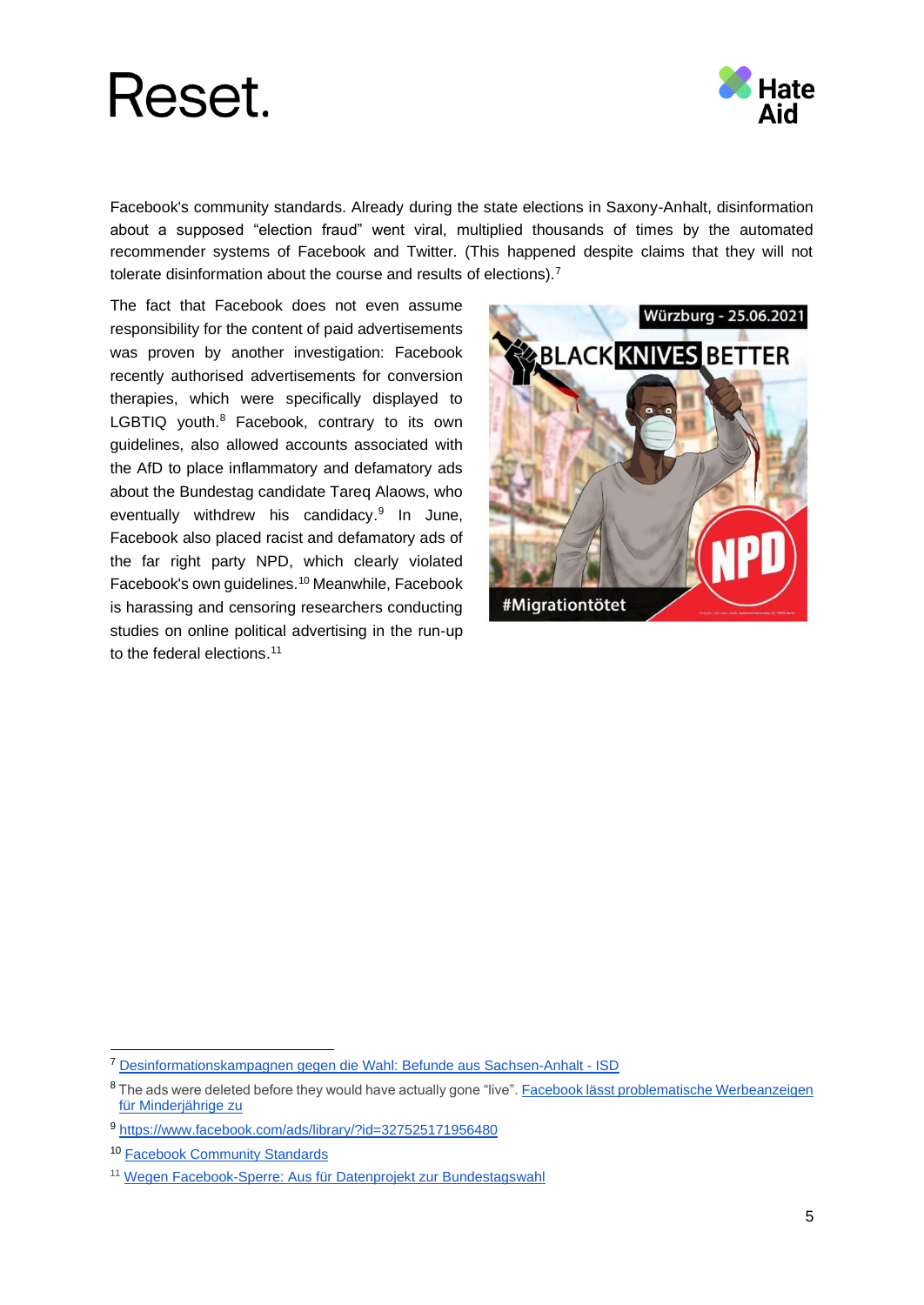

### Recommendations for protecting the German election

In the medium term, the German federal government should advocate for systemic regulatory approaches at the EU level, such as those contained in the EU Commission's proposals for a "Digital Services Act" and for AI regulation.

The federal government and all parties should push platforms to implement the following measures (the proposals are based on the experience of the US elections, the work of *HateAid* and other NGOs and other NGOs and the expertise of various international research institutions):

*Above all else, Facebook must comply with the law and the associated obligation to delete and report illegal content. Content that is reported by users as breaking the law must be recorded and processed as such, instead of letting it "disappear" with reference to the company's own guidelines. Lawmakers should ensure the supremacy of legal regulation over private company rules.*

#### Prevention of (digital) violence

- The platform operators carry out risk analyses and inform parties, candidates and authorities about which persons or groups of persons are particularly affected by hate and provide early information, for example about increased calls for violence.
- Use of human moderators in groups and on pages with more than 20,000 members where the risk of hate speech, disinformation, verbal or actual violence is particularly high.
- No automated recommendations for political pages, groups and profiles or from websites that spread disinformation or incite hate and violence.
- All corporate policies to protect the federal election come into effect before September—not after problems are already out of control. Consistent and comprehensible effective enforcement of own policies by psychologically supervised and trained staff who speak German and understand cultural and contextual nuances of speech.
- Protection of women from image-based sexualised violence in particular: If intimate photos or manipulated images get on the Internet (including deep fakes), it is often almost impossible to stop them from spreading. Even if they are removed, they are reuploaded over and over again. Tech companies have all the possibilities to prevent this, but they do not make use of them. Companies should therefore immediately set up a cross-platform database of images marked as illegal. Databases for terrorist and child pornography content could serve as a role model.
- Real-time transparency of online election advertising<sup>12</sup>, including all targeting parameters and friction in the advertising system that would not allow profits from ads that are clearly inflammatory and racist.
- Use of the News Ecosystem Quality Score to curate and recommend newsworthy content, as Facebook did before the US election.<sup>13</sup>

<sup>&</sup>lt;sup>12</sup> Users should be able to find out on the basis of which data or information they are being contacted and whether they have actually consented to the use of such data and information.

<sup>&</sup>lt;sup>13</sup> [Facebook Struggles to Balance Civility and Growth](https://www.nytimes.com/2020/11/24/technology/facebook-election-misinformation.html)